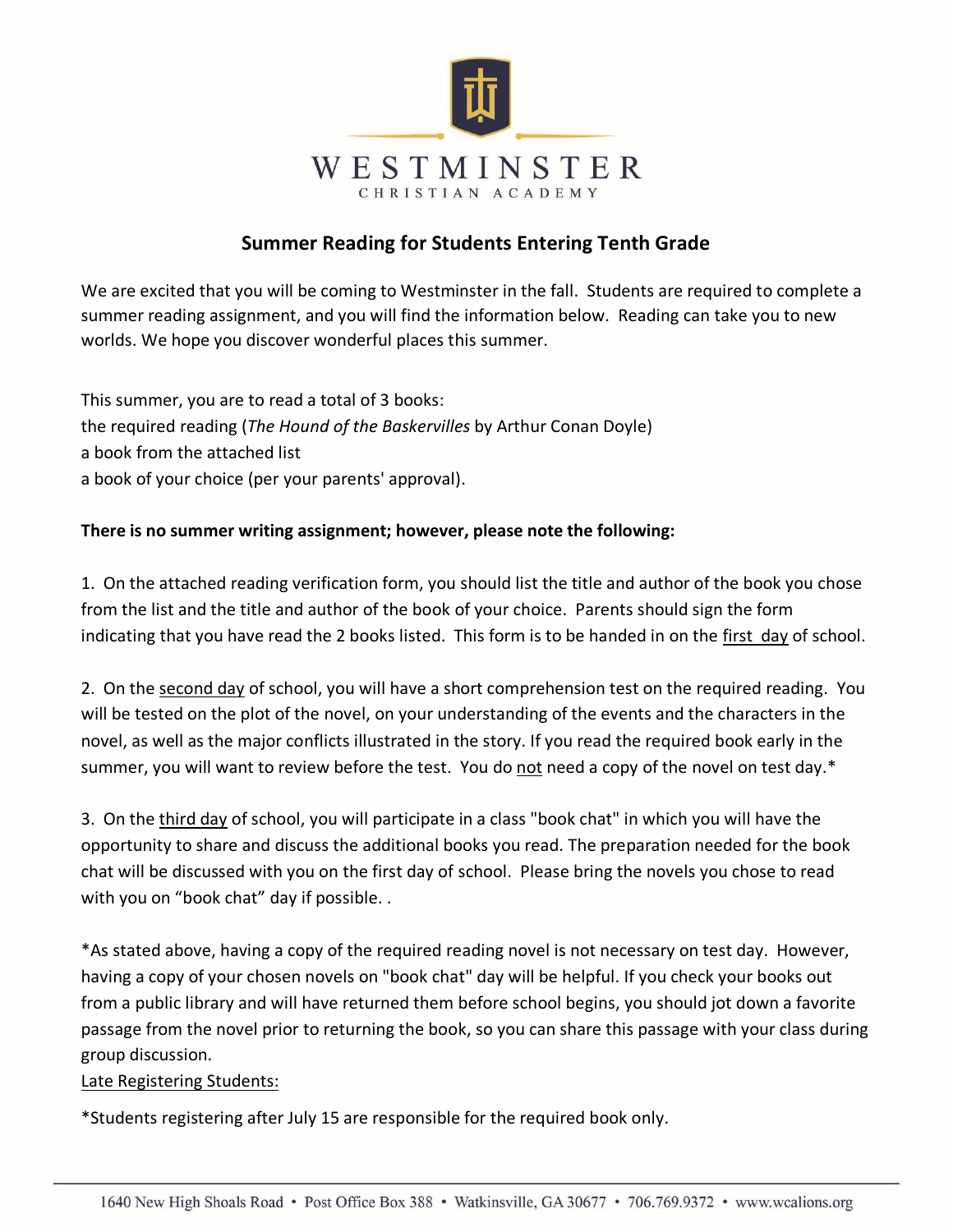TITLE: \*You may read any book in the series. \*\*You may read any book by this author \*\*\*Any age appropriate biography or autobiography is acceptable.

Adventures of Sherlock Holmes: The: Arthur Conan Doyle All the Light We Cannot See: Anthony Doerr All Quiet on the Western Front: Erich Maria Remarque Book Thief, The: Markus Zusak Connecticut Yankee in King Arthur's Court: A: Mark Twain Counte of Monte Cristo: Alexander Dumas Dr. Jekyll and Mr. Hyde: Robert Louis Stevenson\*\* Dracula: Bram Stoker Fahrenheit 451: Ray Bradbury\*\* Frankenstein: Mary Shelley Go Set a Watchman: Harper Lee Grapes of Wrath, The: John Steinbeck Help, The: Kathryn Stockett Iliad, The: Homer In Cold Blood: Truman Capote Killer Angels: Michael Sahara Lord of the Flies: William Golding Lord of the Rings, The\*: J.R.R Tolkien\*\* Martian Chronicles, The: Ray Bradbury\*\* Master and Commander: Patrick O'Brien Media: Euripides (Greek Drama) My Antonia: Willa Cather My Cousin Rachel: Daphne de Maurier Narrative of the Life of Frederick Douglas: Frederick Douglas Nineteen Eighty Four: George Orwell Out of the Silent Planet\*: C.S. Lewis\*\* Pilgrim's Progress, The: John Bunyan Rebecca: Daphne DeMaurier Robinson Crusoe: Daniel Defoe Scarlet Pimpernel, The: Orcyz, Baroness Emmaska Separate Peace, A: John Knowles Silver Chalise, The: Thomas B. Costain Tale of Two Cities, A: Charles Dickens\*\* Taliesin: Stephen Lawhead\*\* Through Gates of Splendor: Elizabeth Elliot Time in Between, The: Duenas, Maria Turn of the Screw, The: Henry James Twenty Thousand Leagues Under the Sea: Jules Verne Unbroken: Laura Hillenbrand Uncle Tom's Cabin: Harriet Beecher Stowe Undaunted Courage: Stephen Ambrose War of the Worlds: H.G. Wells